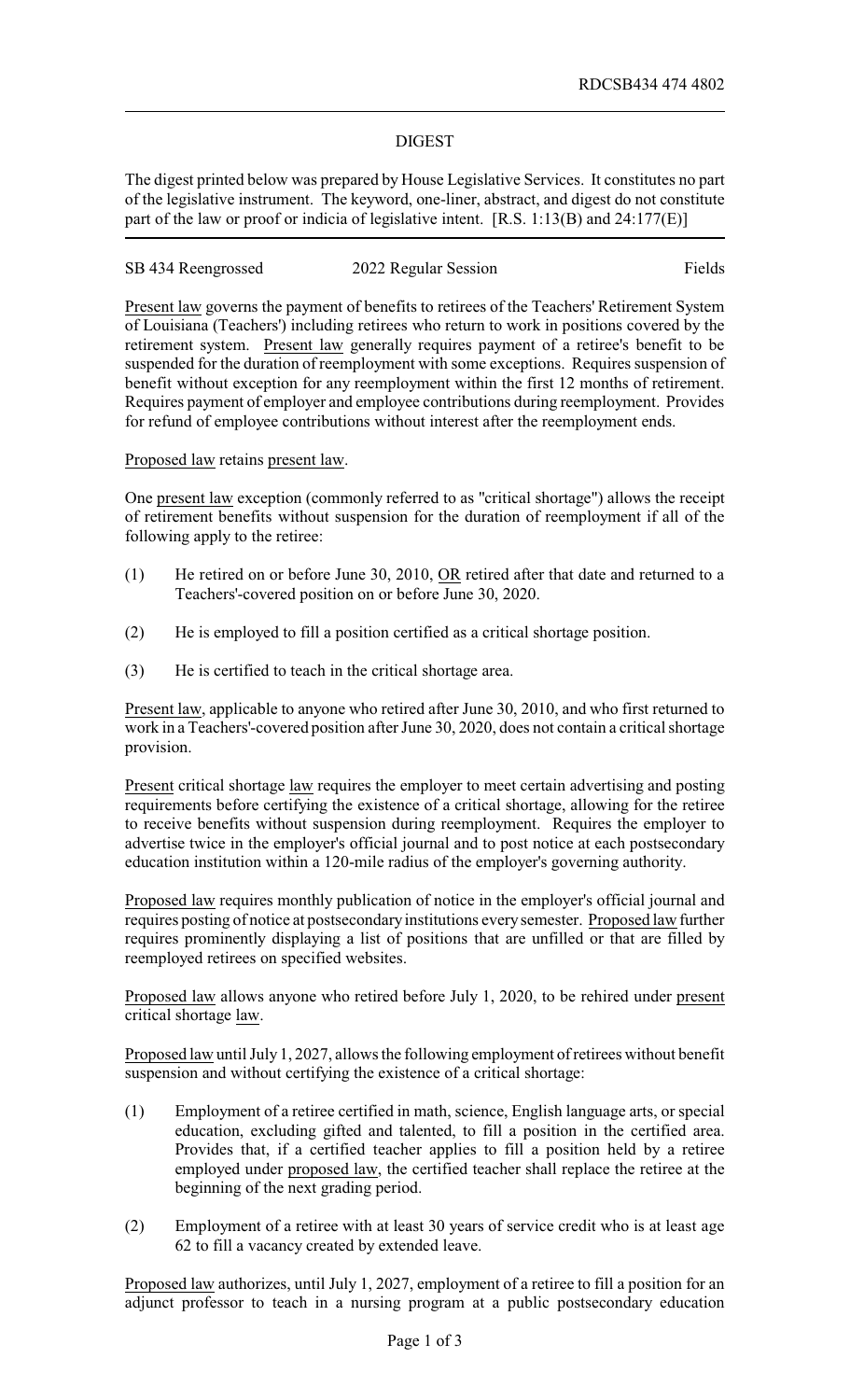institution where a critical shortage exists, if the retiree and the institution satisfy certain criteria. Requires the retiree to meet all of the following:

- (1) He retired on or before June 30, 2020.
- (2) He has been retired for at least 12 months.
- (3) He did not retire based on a disability.
- (4) He has at least 30 years of creditable service in the retirement system.
- (5) He has attained at least age 62.

Proposed law requires the institution to post a listing of positions that are unfilled or that are filled by reemployed retirees on the websites of the institution, of the institution's management board, and of the Bd. of Regents in order to declare the existence of a critical shortage.

Present law requires the employer of a retiree to satisfy certain notice and reporting requirements. Provides that if failure to provide any required notice or report causes the retirement system to pay a benefit that is not due, the employer is liable to the system for repayment.

Proposed law retains present law and applies the notice, reporting, and liability provisions to any institution employing a retiree under proposed law.

Proposed law specifies that proposed law shall not apply to anyone reemployed by contract or corporate contract.

Proposed law requires the Dept. of Education (DOE) to determine whether non-Teachers' public schools are having critical shortage issues, to find the reasons for the shortages and for any disparity if those non-Teachers' schools are not having shortages, and to propose policy changes that will reduce or eliminate the shortages without reemployment of retirees. Requires a report of findings and proposals by Jan. 20, 2023.

Proposed law (Senate Bill No. 377 of the 2022 R.S.) proposes various changes to the requirements for certification of teachers.

If enacted, proposed law outlined in this digest becomes effective when Senate Bill No. 377 becomes effective.

(Amends R.S. 11:710(A)(3), (F)(1), and (G) and 710.1(A)(intro para); Adds R.S. 11:710(H), 710.1(F), and 710.2)

#### Summary of Amendments Adopted by Senate

## Committee Amendments Proposed by Senate Committee on Retirement to the original bill

- 1. Make technical changes.
- 2. Until July 1, 2025, allow the employer to fulfill the advertising and posting requirements of present law by (a) posting notice each semester at the specified post-secondary institutions and advertising monthly in the official journal that the employer is soliciting applications for future employment of certified teachers and (b) prominently displaying a list of positions that are unfilled or that are filled by reemployed retirees on specified websites.